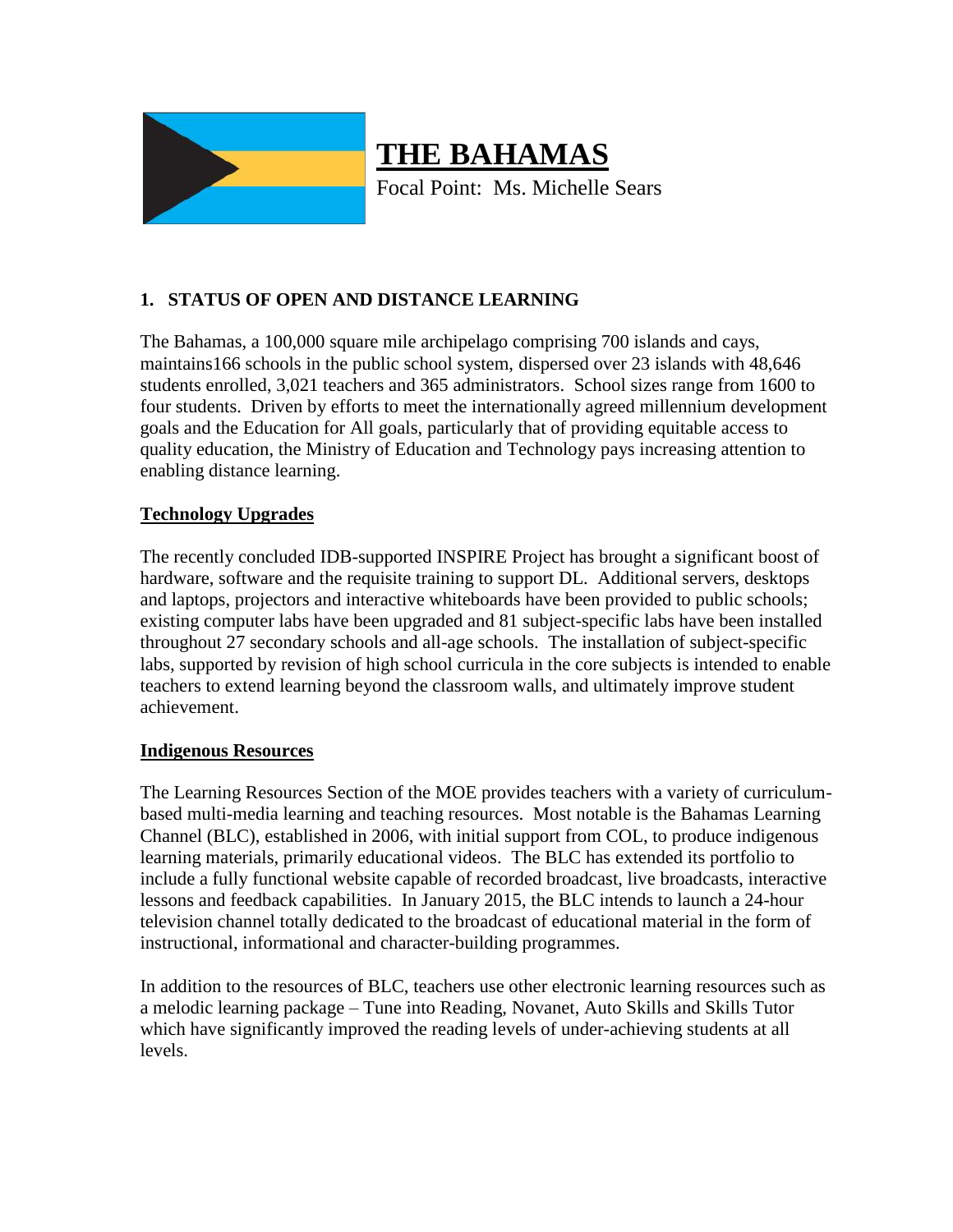#### **Integrating Technology**

Teachers are introduced to the pedagogical value of instructional technology from the time they enter the profession. The Future Teachers Programme (FTP) uses online distance learning tools – Skype and Wiz IQ to conduct interviews and to participate in school meetings virtually. A website has also been created for FTP for the real-time dissemination of information to cadets and their advisors. On-going professional development for serving teachers is provided by ICT coordinators in collaboration with curriculum officers to ensure the effective integration of technology into instruction and the promotion of technology planning as part of school improvement initiatives. In preparation for recent technology upgrades, school administrators and teachers received professional development using the COL CCTI curriculum along with a locally developed module, called ICT in Education: Potentials and Possibilities.

Gaining in popularity is the development of communities of practice among teachers and administrators, across public and private schools. Teachers are sharing best practices, creating and sharing indigenous resources, creating and sharing open educational resources and collaborating through groups, blogs and forums, and developing web portals for curriculum and instructional resources. In addition, Curriculum Officers design and share instructional webinars and conduct monthly meetings using technology to enable the participation of teachers resident on islands beyond the capital. Additionally, select workshop sessions and presentations are recorded on DVD or CD for sharing with teachers and administrators in remote schools.

#### **Higher Education**

At the tertiary level, College of The Bahamas (COB) and University of the West Indies Open Campus (UWIOC) are increasing access to learning through distance learning. COB currently offers college prep programmes online and during the 2014/15 academic year, will introduce an online Diploma in Education, and undergraduate degrees in law, nursing and a variety of general education courses. Since 2011, UWI Open Campus has offered professional education, certification, undergraduate and continuous education study programmes using distance, blended and face-to-face, and each year continues to expand its offerings.

## **2. HOW CAN COL HELP CURRENT INITIATIVES**

- Partner with COB to pilot a BYOD using the "Aptus Classroom without walls" technology.
- Continue with technical assistance with the preparation of policy documents (e.g. The College of The Bahamas in planning for change and writing the Strategic Plan and national policy document for ODL).
- Provide training in instructional design and online instruction to personnel of COB and the Department of Education (Curriculum Officers, Writing Unit and Distance Learning Unit).
- Provide support in evaluating the impact of distance learning initiatives such as the BLC.